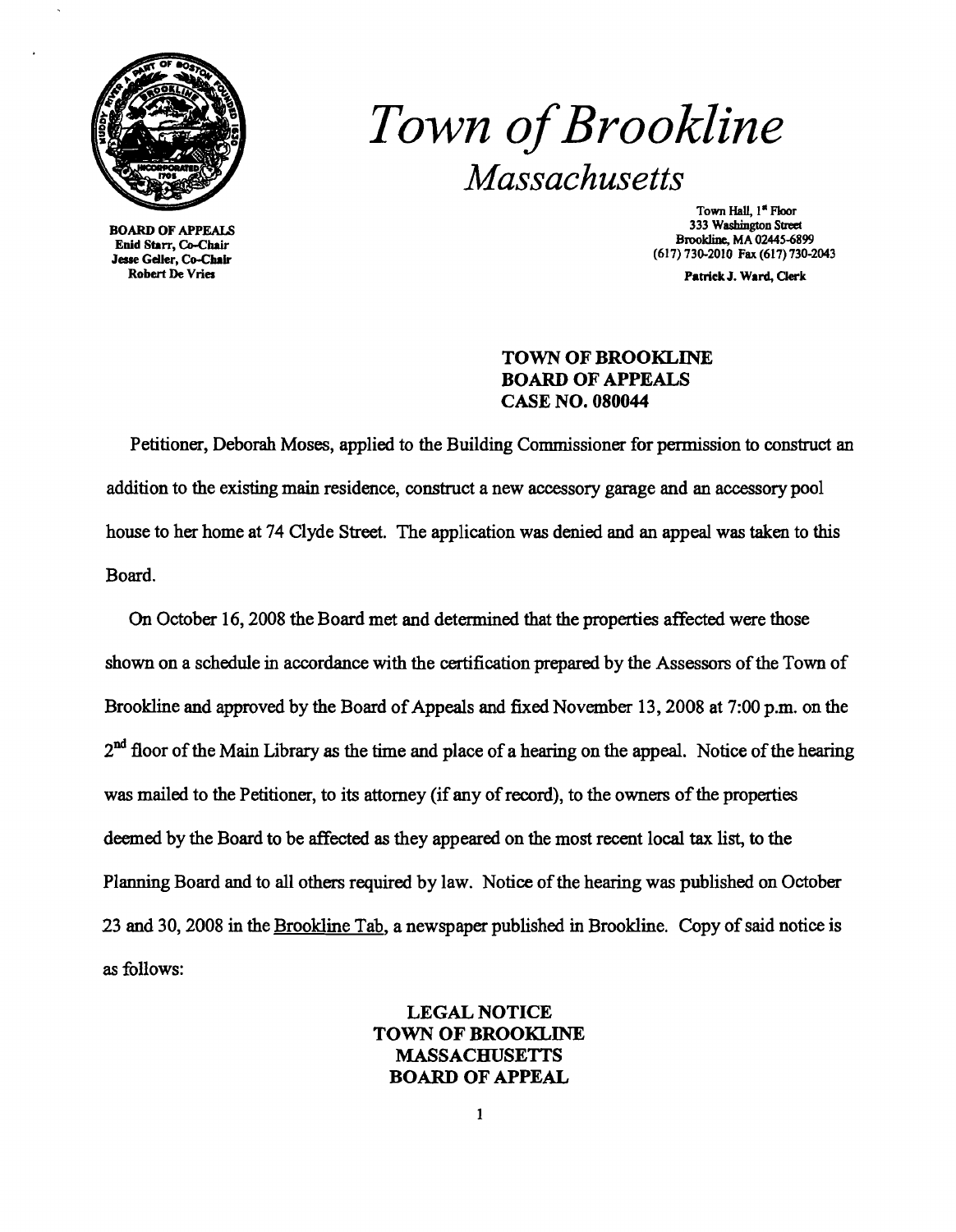#### NOTICE OF HEARING

Pursuant to M.G.L. C. 39, sections 23A & 23B, the Board of Appeals will conduct a public hearing to discuss the following case:

Petitioner: MOSES, DEBORAH W Location of Premises: 74 CLYDE ST BRKL Date ofHearing: *11/13/2008*  Time of Hearing: 7:00 p.m. Place of Hearing: Main Library, 2<sup>nd</sup>. floor

A public hearing will be held for a variance and/or special permit from

- 1) 5.09.2. J, Design Review, Special Permit Required.
- 2) 5.20, Floor Area Ratio, Variance Required.
- 3) 5.22.3. b.l.b, Exceptions to Maximum Floor Area Ratio (FAR) Regulations for Residential Units. Special Permit Required.
- 4) 5.43, Exceptions to Yard and Setback Regulations, Special Permit Required.
- 5) 5.60, Side Yard Requirements, Variance Required. (proposed Garage violates required setback). (proposed Pool House violates required setbacks).
- 6) 5.63, Accessory Buildings or Structures in Side Yards, Variance Required. (Proposed Garage violates one-half setback requirement and violates 15 foot height limit).

(Proposed Pool House violates one-half setback requirement and violates 15 foot height limit),

7) 8.02.2; Alteration or Extension, (fhe non-conforming lot size and non-conforming lot width are changed by constructing new buildings and structures on the lot). Special permit required of the Zoning By-Law to construct additions and renovations per plans at 74 CLYDE ST BRKL.

Said Premise located in an S- 40 Single Family district.

*Hearings, once opened, may be continued by the Chair to a date and time certain. No further notice will* be *mailed to abutters or advertised in the TAB. Questions regarding whether a hearing has been continued, or the date and time ofany hearing may be directed to the Zoning Administrator at* 617-734-2134 *or check meeting calendar at:http://calendars.town.brookline.ma.us/MasterTownCalandar/?FormJD=158.* 

The Town of Brookline does not discriminate on the basis of disability in admission to, access to, or *operations ofits programs, services or activities. Individuals who need auxiliary aids for effective communication in programs and services ofthe Town ofBrookline are invited to make their needs known to the ADA Coordinator, Stephen Bressler, Town of Brookline, 11 Pierce Street, Brookline, MA 02445. Telephone:* (617) *730-2330; TDD* (617) *730-2327.*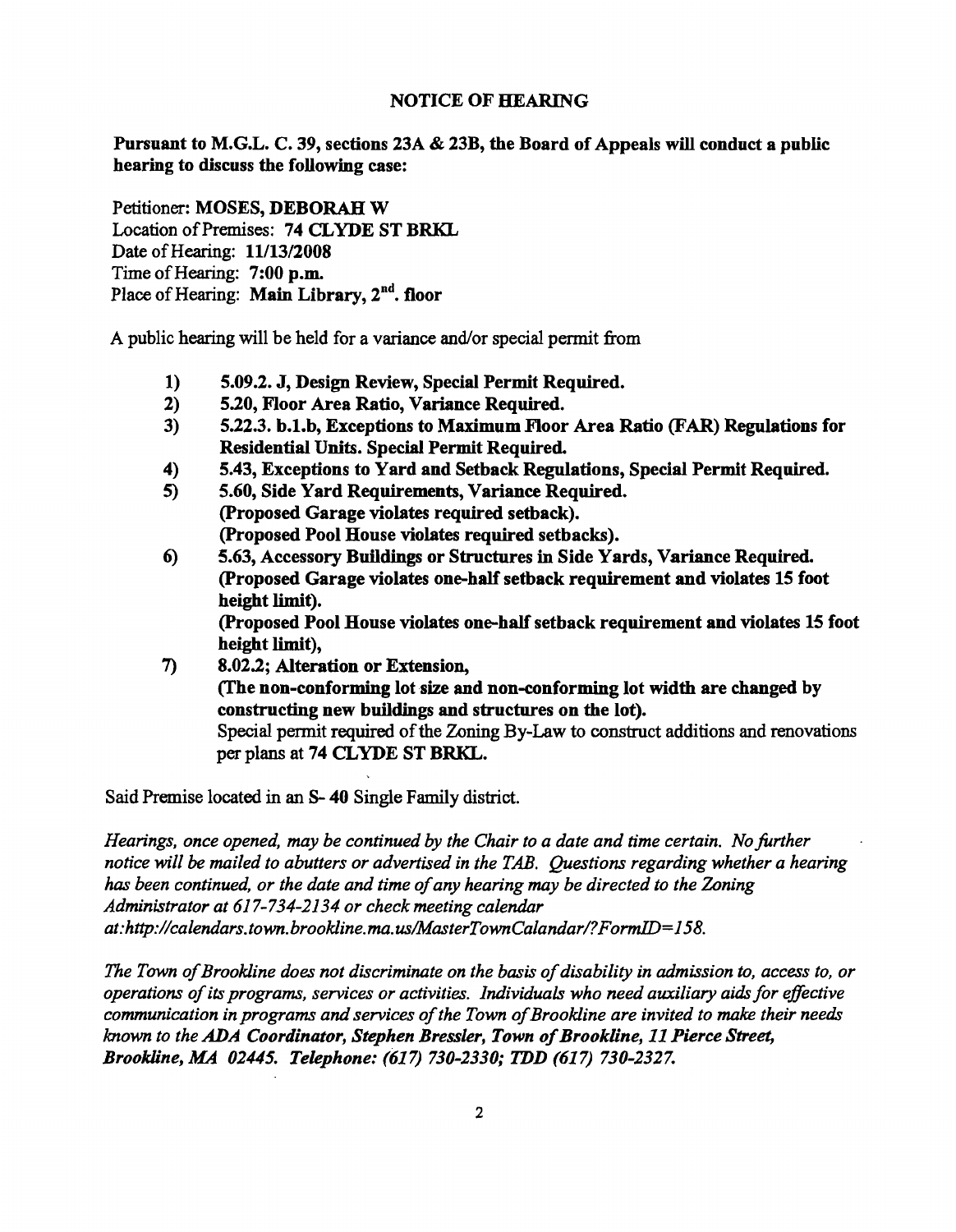#### Enid Starr Jesse Geller Robert De Vries

At the time and place specified in the notice, this Board held a public hearing. Present at the hearing was Chair, Enid Starr and Board Members, Rob DeVries and Jonathan Book. The petitioner, Deborah Moses was present and the proposal was presented by her architect, Richard Shepard of S/Q Design Associates Inc., 300 Horseneck Road, South Dartmouth, MA 02748.

 $\frac{t}{\delta}$ 

÷

 $\frac{5}{3}$ 

Mr. Shepard described the residence at 74 Clyde Street as a 2.5 story colonial home built in 1910. The home currently has a driveway that leads to a paved slab in the rear yard and an attached garage below grade. The property is a through lot with frontage on both Clyde Street and Lee Street. The lot is well screened from neighboring houses and Lee Street by dense vegetation. The lot slopes downward approximately 10 feet from Clyde Street to Lee Street. The property is fairly similar to neighboring properties, which are primarily large homes on moderately undersized lots. He said that the homeowner is proposing to demolish part of the rear of the main house and construct an addition, as well as two new accessory buildings in the rear yard. The proposed addition to the main house will be two stories, and extend the kitchen on the first floor and bedrooms on the second floor. In order to construct the addition, the existing portico will be removed from the back of the house as well as a side entryway and a number of windows. The addition to the main house will extend beyond the house by  $6'$ , and will be 216 square feet on each floor for a total of 432 new square feet on the main house. The materials used for the proposed addition will be consistent with the existing materials on the dwelling. The proposed 864 square foot three car garage will be located 10' from the side lot and behind the main house. The garage will be 15' tall (as measured from the mean natural grade). The garage will be constructed with a wood frame clad in clapboard siding, painted to match the main house. The garage doors will be wood paneled and painted to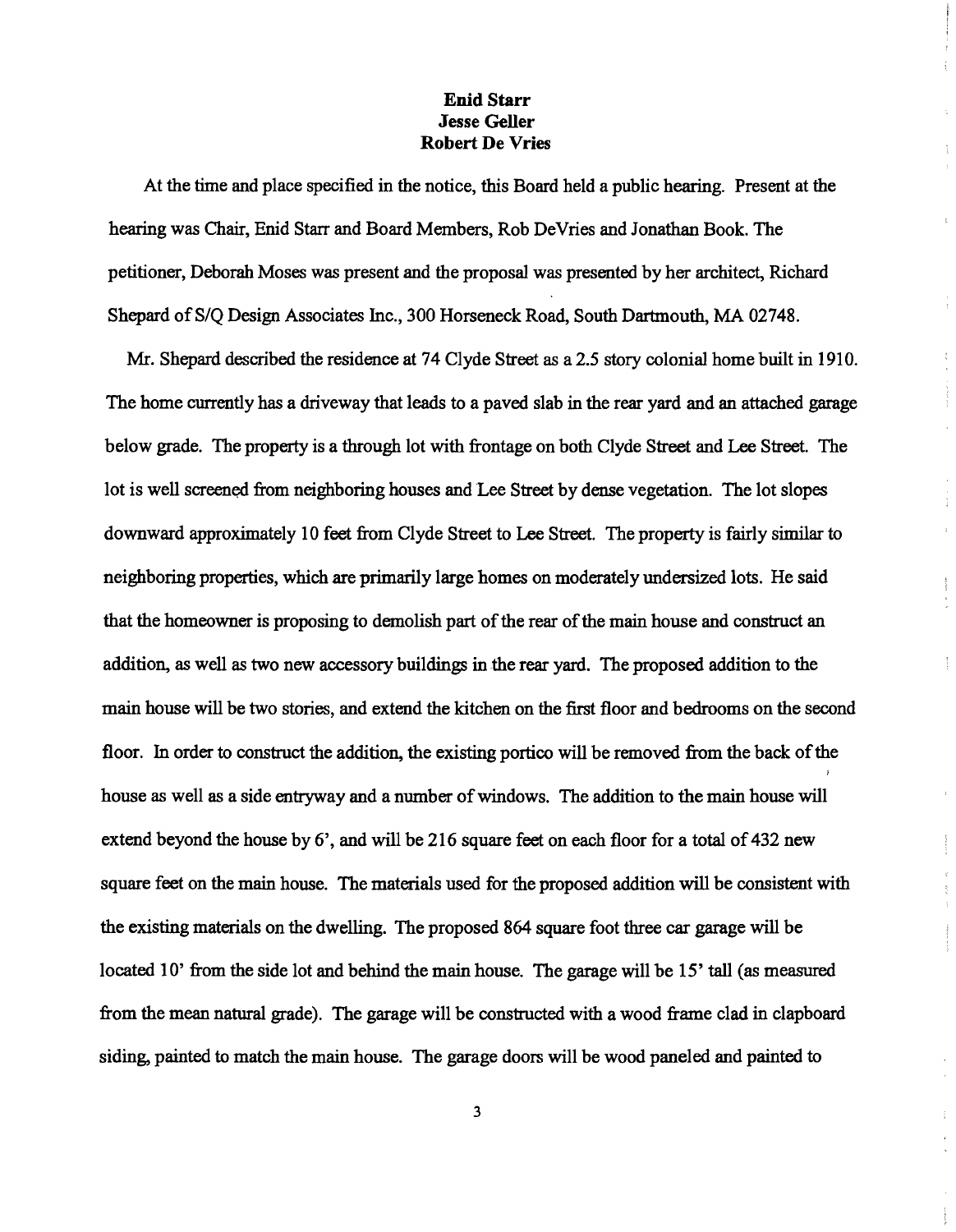match. The main house and the contour of the driveway should completely screen the proposed garage from view from Clyde Street, but not Lee Street. The proposed 900 square foot pool house will be set back 83' from the lot line on Lee Street and 10' from the side property line. The proposed pool house will also be 15' tall (as measured from mean natural grade). The pool house will encompass space for a bathroom, a kitchen, sauna, and storage space. The pool house will also be constructed with a wood frame clad in clapboard siding. Mr. Shepard submitted a site plan dated November 3,2008 by John R. Hamel, a registered land surveyor, as well as building plans dated September 16,2008 entitled ''modifications to existing dwelling, 74 Clyde Street". Mr. Shepard said he believed that his client needed relief from Sections 5.09, Design Review, 5.20, Floor Area Ratio and 8.02 Alteration or Extension of a pre-existing, non-conforming condition.

The Chair asked whether anyone wished to speak in favor or against the proposal. Ms. Dorothy Edinburgh of 315 Lee Street asked about the amount of frontage on Lee Street, Mr. Shepard responded 140'. She asked how the construction would proceed and urged the Board to deny the application because she thought construction was ill advised, given the economic times. Enid Starr explained that the "state of the economic times" was not within the jurisdiction of the Board. Ms. Edinburgh stated that she was very concerned about the additional construction off Lee Street given that a great deal of construction was underway in her neighborhood. The architect responded that at this point it has not been determined whether the site would be accessed off Lee Street but he opined that this would likely be the case. Attorney Kenneth Hoffman of 10 St. James Avenue, Boston MA said he was representing the abutting neighbors and said that they had no objection to the proposal providing the required set-back was maintained from the side lot lines. Michael Shepard, Building Commissioner responded that he would insure that the setbacks are maintained as represented on the site plan of record dated November 3, 2008.

4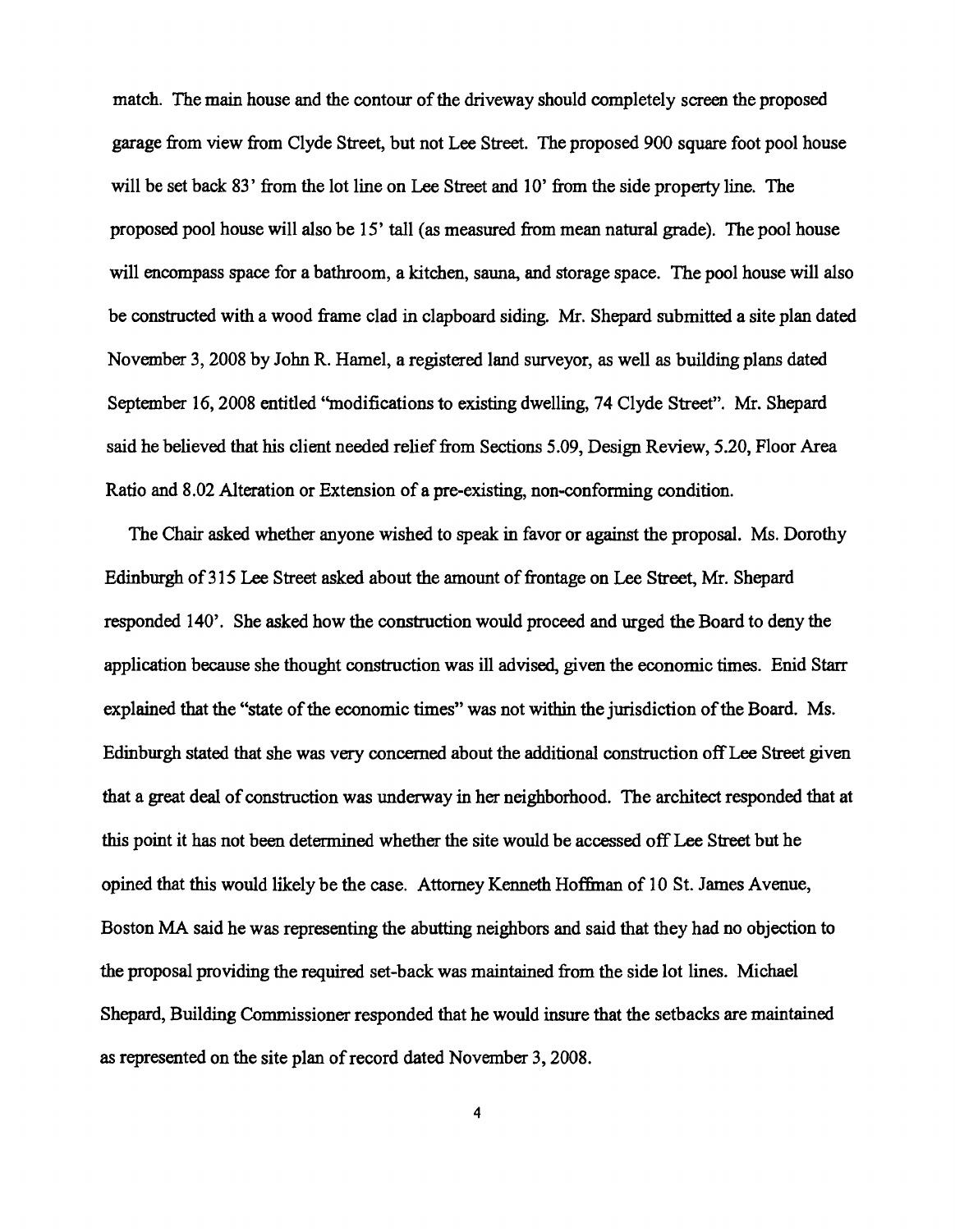Courtney Starling, Planner delivered the findings of the Planning Department.

Section 5.09 - Design Review: Any exterior addition for which a special permit is requested pursuant to *Section* 5.22 *(Exceptions to Maximum Floor Area Ratio Regulations)* requires a special permit subject to the design review standards listed under *Section 5.09.4(a-l).* The conditions have been met, and the most relevant sections of the design review standards are described below:

# *a. Preservation ofTrees and Landscape*

The rear yard is mostly open with most of the vegetation serving as screening on the property lines. There are several small bushes immediately behind the house which may need to be removed. The applicant will be doing landscaping around the proposed new accessory buildings and pool.

# *b. Relation ofBuildings to Environment*

The buildings on the adjacent lots do not sit near the lot lines, however it is uncertain whether or not there will be adequate screening when the trees lose their leaves. The neighbors on both sides of74 Clyde Street have some concerns, and strongly prefer the garage and pool house to be constructed at least 10' from the lot line.

# c. *Open Space*

The installation of a pool and spa will encourage usage of the rear yard. Over 8,000 square feet abutting Clyde Street will remain undisturbed.

# d. *StormwaterDrainage*

The addition and accessory buildings are not anticipated to have an impact on stormwater drainage. There is an ample amount of pervious surface as well as vegetation on the property that will likely absorb most of the additional run off created by the proposed buildings.

| <b>Floor Area</b>                                                                                                        |              |              |             |            |                     |  |  |
|--------------------------------------------------------------------------------------------------------------------------|--------------|--------------|-------------|------------|---------------------|--|--|
| Floor Area Ratio<br>(% of allowed)                                                                                       | .15<br>100%  | .18<br>120%  | .13<br>86 % | 113 %      | Special<br>permit*/ |  |  |
| Floor Area (s.f.)                                                                                                        | $5,179$ s.f. | $6,215$ s.f. | 4,300 s.f.  | 5,776 s.f. | Variance            |  |  |
| * Under Section 5.22.3.b.1.b, the Board of Appeals may grant a special permit for an exterior addition that is less than |              |              |             |            |                     |  |  |

### Section 5.20 - Floor Area Ratio:

or equal to 20% of the permitted gross floor area.

Section 5.43 - Exceptions to Yard and Setback Regulations: Section 5.60 - Side Yard Requirements:

| Side Yard Setbacks |     |     |              | Required Kasking A Proposed Research Rinding |
|--------------------|-----|-----|--------------|----------------------------------------------|
| Garage             |     | n/a | $10^{\circ}$ | Complies*                                    |
| Pool House         | 10' | n/a | 10'          | Complies*                                    |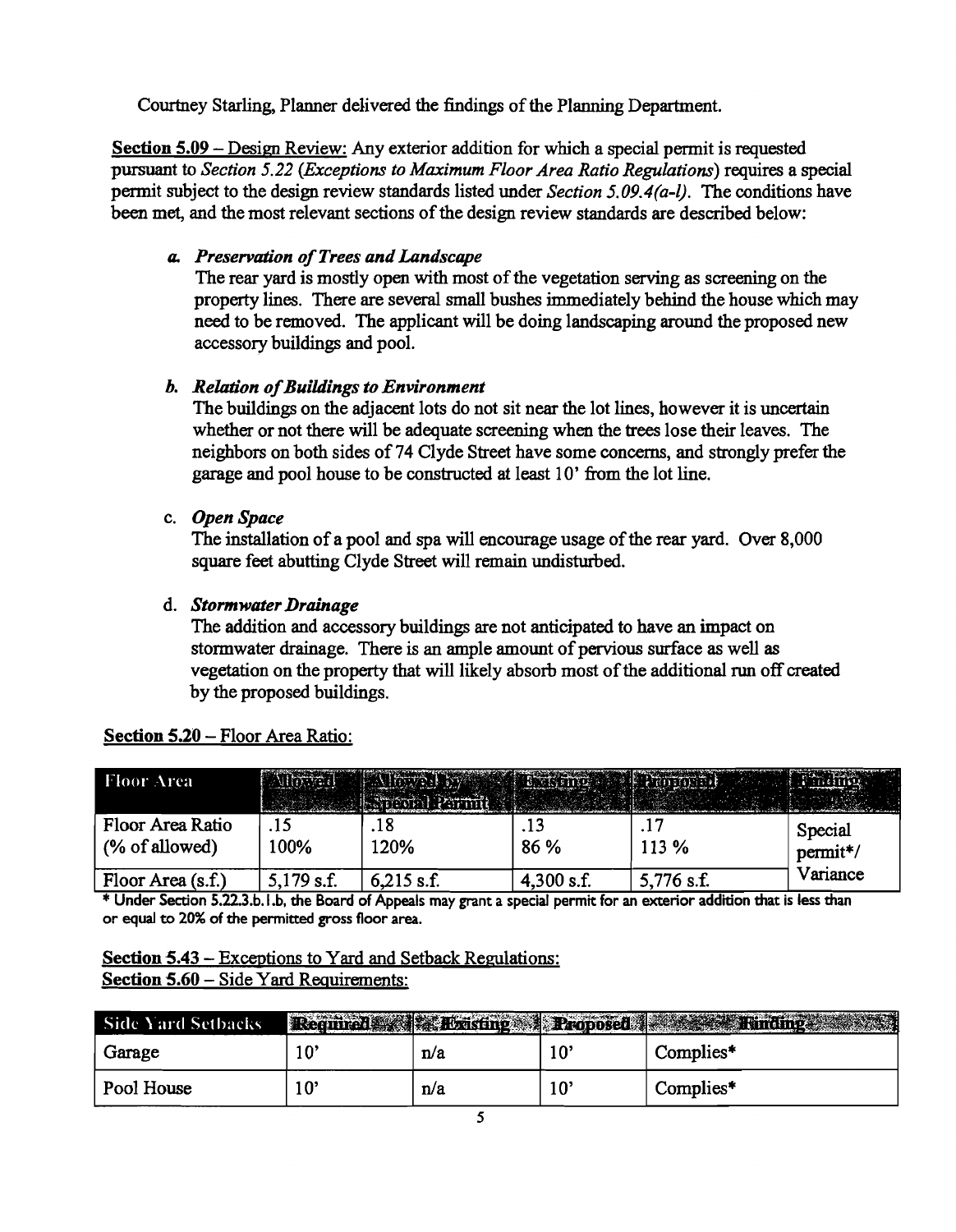\*The applicants have altered their plans to meet side yard setback requirements.

Section 8.02.2 – Alteration or Extension: A special permit is required to alter the non-conforming structure at 74 Clyde Street.

Ms. Starling reported that the Planning Board was supportive of this application, provided the plans are altered so the accessory buildings meet the side yard setbacks. The Planning Board felt that because these are new structures and the yard has an ample amount of space, the plans can be massaged to accommodate a 10' setback without compromising the quality or appearance ofthe proposed pool house and garage. The Planning Board feels that moving the accessory structures to meet the required the required setbacks and landscaping will minimize the impact on abutting properties. She said that the Planning Board voted to recommend approval of revised plans subject to the following conditions:

- 1. The proposal shall be redesigned to conform to side yard setbacks for the garage and pool house.
- 2. Prior to the issuance of a building permit, final elevations of the addition and new accessory buildings and a final landscaping plan shall be submitted to the Assistant Director for Regulatory Planning for review and approval.
- 3. Prior to the issuance of a building permit, the applicant shall submit to the Building Commissioner for review and approval for conformance to the Board of Appeals decision: 1) a final site plan stamped and signed by a registered engineer or land surveyor; 2) final building elevations stamped and signed by a registered architect; and 3) evidence that the Board of Appeals decision has been recorded at the Registry of Deeds.

The Chair called upon Michael Shepard, Building Commissioner, to deliver the Building Department report. Mr. Shepard stated that in a meeting prior to the Planning Board hearing, planning staff and he met with the homeowner and her architect. As a result the homeowner modified the plan to meet setback and height requirements of the by-law. He explained for the benefit of the public in attendance that the petitioner is only seeking special permit relief as provided in the by-law and no variances are requested. He said that the Building Department is in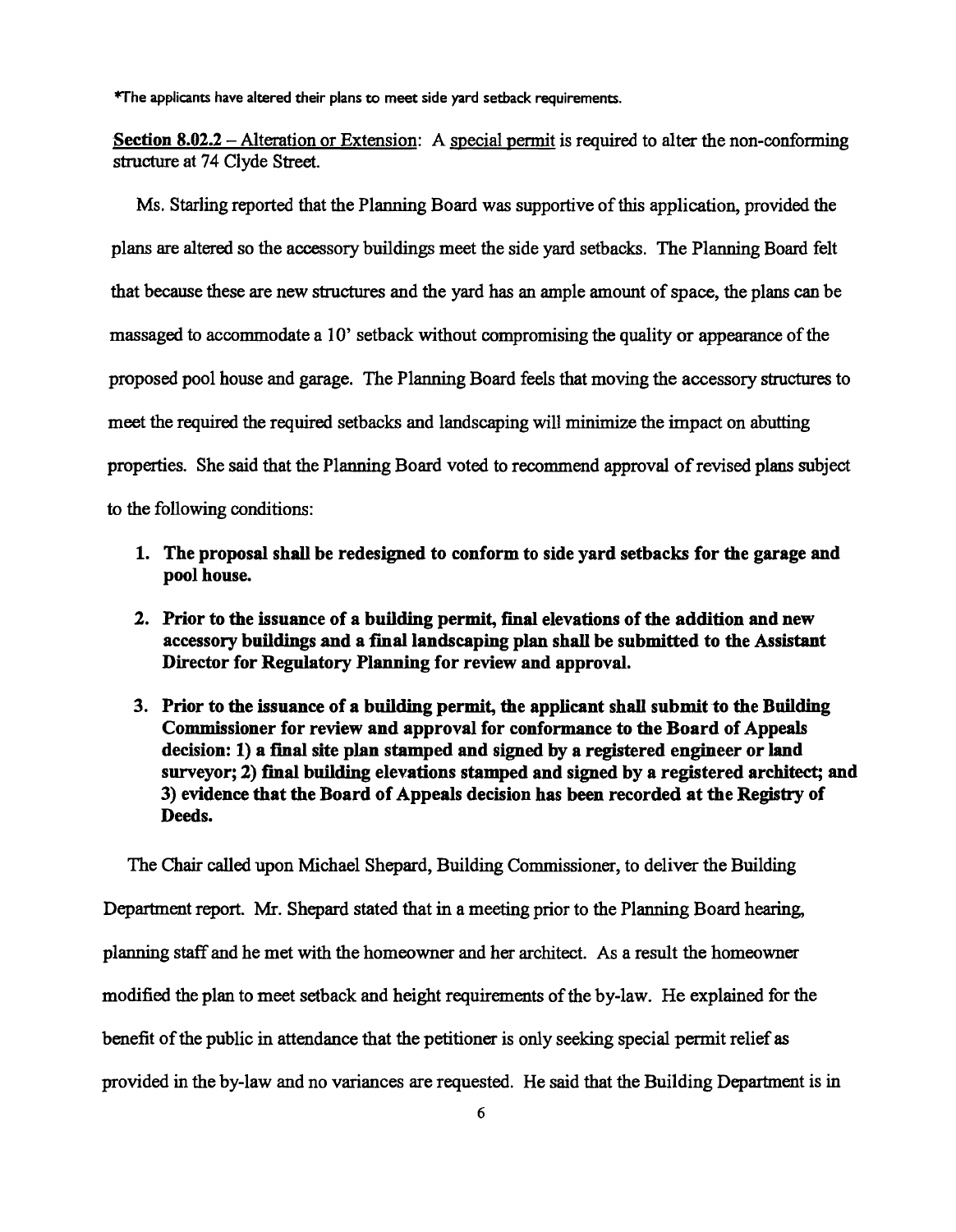support of the project as well as the conditions proposed by the Planning Board. Mr. Shepard reassured those in attendance that the structures will be built in accordance with the plan presented to the Board.

The Chair asked whether the petitioner had any additional testimony and Ms. Moses responded that they had lived in the home for thirteen years and very little had been done to it the over that time. She said they were very excited to do the work to make the home better to accommodate the needs of her family.

Rob DeVries asked for clarity regarding the parking and the Building Commissioner responded that the plan before the Board conforms to the parking regulations. Mr. Shepard added that the excess square footage in the garage was included in the computation ofFAR as required by the bylaw.

Chairman Starr asked about the fencing and screening along the sides and rear of the property. Mr. Shepard, the architect, responded that a fence is located along the property lines and the petitioner will be providing additional landscaping to help screen the proposed additions from the abutting properties including plantings within the site.

The Board, having deliberated on this matter and having considered the foregoing testimony, concludes that it is desirable to grant special permits in accordance with Sections 5.09.2.j, 5.22.3.b.1.b and 8.02.2 of the Zoning By-law and made the following findings pursuant to Section 9.05:

a. The specific site is an appropriate location for such a use, structure, or condition.

b. The use as developed will not adversely affect the neighborhood.

c. There will be no nuisance or serious hazard to vehicles or pedestrians.